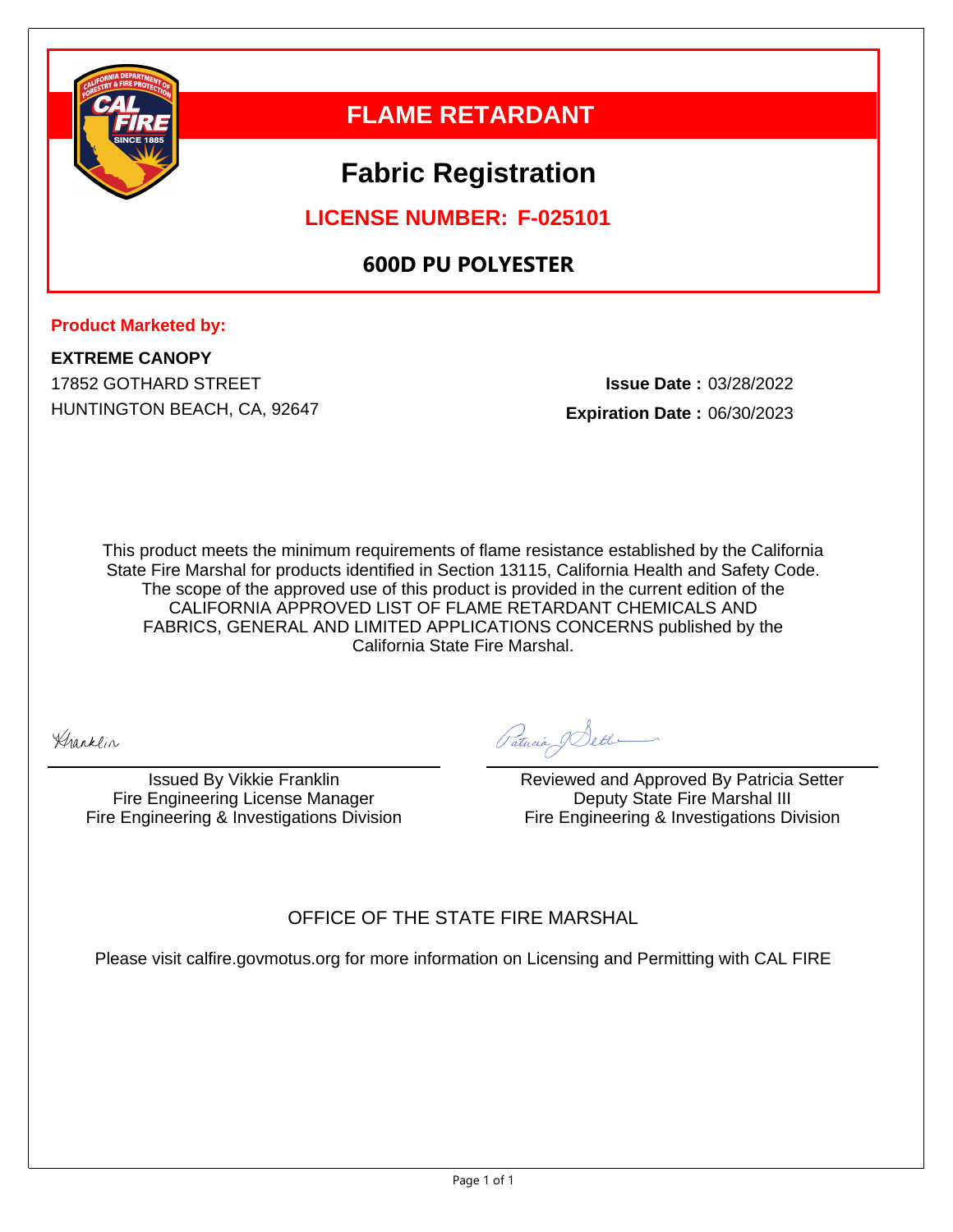

## **FLAME RETARDANT**

# **Fabric Registration**

### **LICENSE NUMBER: F-024901**

## **420D PVC POLYESTER**

#### **Product Marketed by:**

**EXTREME CANOPY** 17852 GOTHARD STREET **Issue Date :** 03/28/2022 HUNTINGTON BEACH, CA, 92647 **Expiration Date :** 06/30/2023

This product meets the minimum requirements of flame resistance established by the California State Fire Marshal for products identified in Section 13115, California Health and Safety Code. The scope of the approved use of this product is provided in the current edition of the CALIFORNIA APPROVED LIST OF FLAME RETARDANT CHEMICALS AND FABRICS, GENERAL AND LIMITED APPLICATIONS CONCERNS published by the California State Fire Marshal.

Hranklin

Issued By Vikkie Franklin Fire Engineering License Manager Fire Engineering & Investigations Division

Patucia Dette

Reviewed and Approved By Patricia Setter Deputy State Fire Marshal III Fire Engineering & Investigations Division

### OFFICE OF THE STATE FIRE MARSHAL

Please visit calfire.govmotus.org for more information on Licensing and Permitting with CAL FIRE